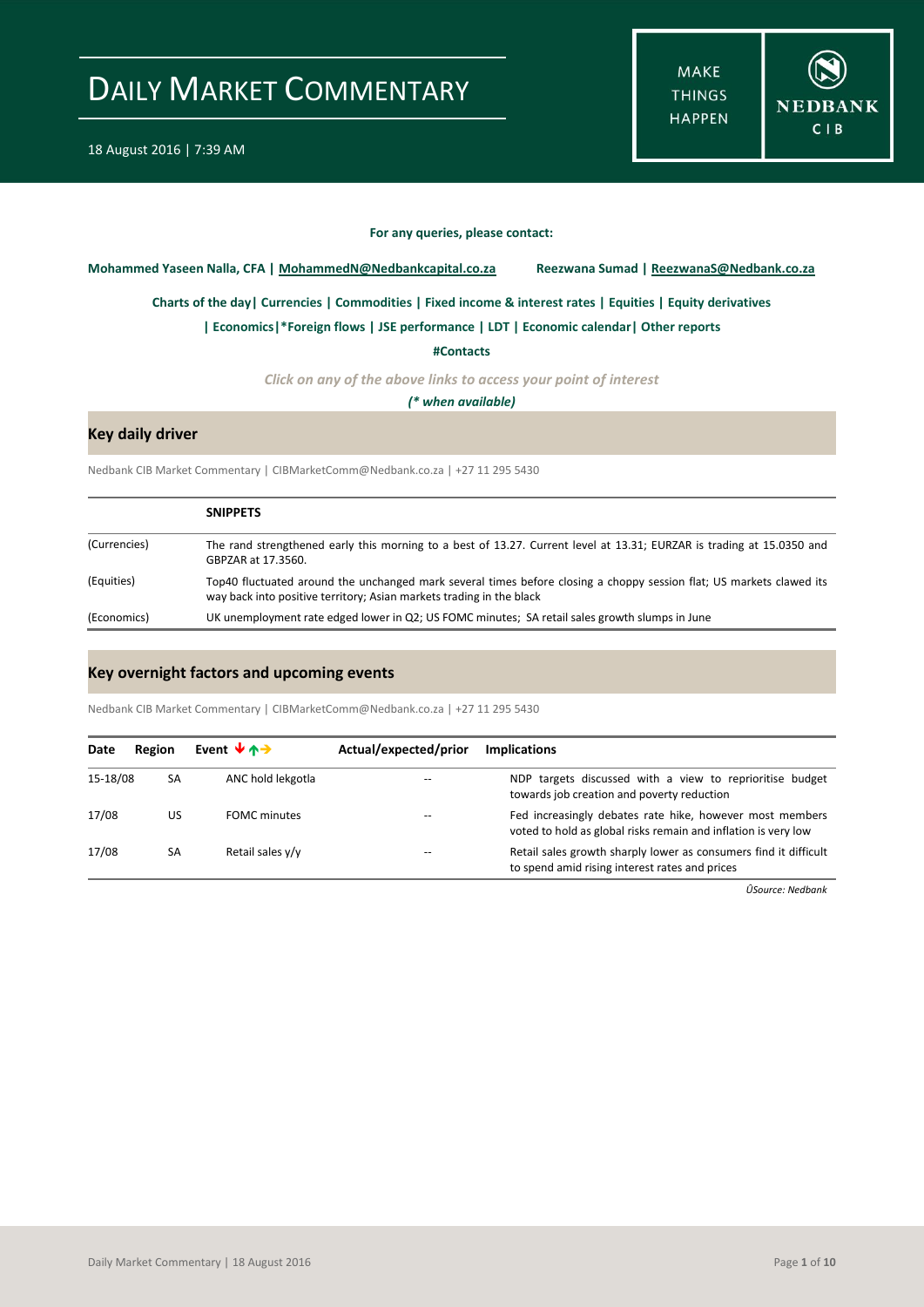## <span id="page-1-0"></span>**Economics [back to top](#page-0-0)**

Nedbank CIB Market Commentary | CIBMarketComm@Nedbank.co.za | +27 11 295 5430

### **US**

- MBA mortgage applications fell by 4% last week, from 7.1% growth previously. Both purchases and refinancing slumped. However, the overall trend in the housing market remains relatively upbeat for now.
- The Fed minutes reveal more members debating for a rate hike sooner rather than later as the labour market remains strong, economic data releases are positive and inflation may spike without warning. However, majority voted to leave rates unchanged due to global event risks which are still prevalent, as well as stubbornly low inflation and a poor labour market data release in May. One thing is clear from the statement though - despite the official vote leaving rates unchanged, the rhetoric is increasingly shifting hawkish as more and more policy maker's debate for higher interest rates soon. But minutes reveal no rush to do so at the next meeting; a likely scenario would be a hike early next year. Inflation risks remain to the downside, while growth risks are to the upside.

**Synopsis: Overall, growth remains relatively resilient in our view although we maintain that the Fed may well hold off from a rate hike this year with our central view being for a 25bps hike in the earlier part of 2017. The labour market remains upbeat, supporting consumer spending. However CPI is still too low to warrant any surprises in US monetary policy, with global event risks also posing a tail-risk to any Fed decision this year.**

### **SA**

- Annual retail growth decelerated to 1,7 % in June, lower than the market's forecast of 3,8 % from 4,5 % in May.
- The slowdown was attributed to weak sales in the 'textiles, clothing, footwear and leather goods', 'household furniture, appliances and equipment' as well as 'hardware, paint and glass' categories.
- On a monthly basis, retail sales contracted by a seasonally adjusted 2,0 %, which kept sales for the second quarter at a weak 0,3 % q-o-q, with the growth rate only edging up slightly from 0,2 % in the first quarter.
- The figures show that pressure on consumer finances is rising. However, data from the production side of the economy released last week suggest that GDP is likely to have reversed in the second quarter following a contraction in the first. But, the outlook remains relatively poor in the short term, as the underlying economic conditions in both the production and consumption sides of the economy remain depressed.
- **Synopsis: Our preliminary estimate is for GDP to have expanded by around 3 % in the second quarter following a contraction in the first, with support likely to come from a rebound in the production side of the economy. However, general economic conditions remain subdued, and the outlook is poor, with little growth overall still projected for this year. Given the pullback of the rand and the reduced likelihood of any tightening in the US, we forecast that the Reserve Bank will probably pause the hiking cycle until November, when they will raise rates by 25 basis points, but this will depend on the rand's future course.**

### **UK**

- The Unemployment rate in the UK fell to 4.9% in Q2, from 5.1% in Q1, in line with forecasts. The number of people employed rose, while vacancies remained roughly unchanged.
- The Brexit vote hasn't affected the employment data just yet, however it will in coming quarters as companies hiring has slowed recently, as business sentiment has deteriorated. This is due to the uncertain nature of the Brexit.

**Synopsis: Uncertainty surrounding the Brexit will continue to hamper sentiment, however, the weak pound will likely affect trade and manufacturing activity positively in the near term because of the boost to competitiveness. The BOE has stressed the possibility for further interest rate cuts this year, to take the policy rate close to (but above) zero. Monetary policy will therefore be kept loose, given the deterioration in the UK's economic outlook.**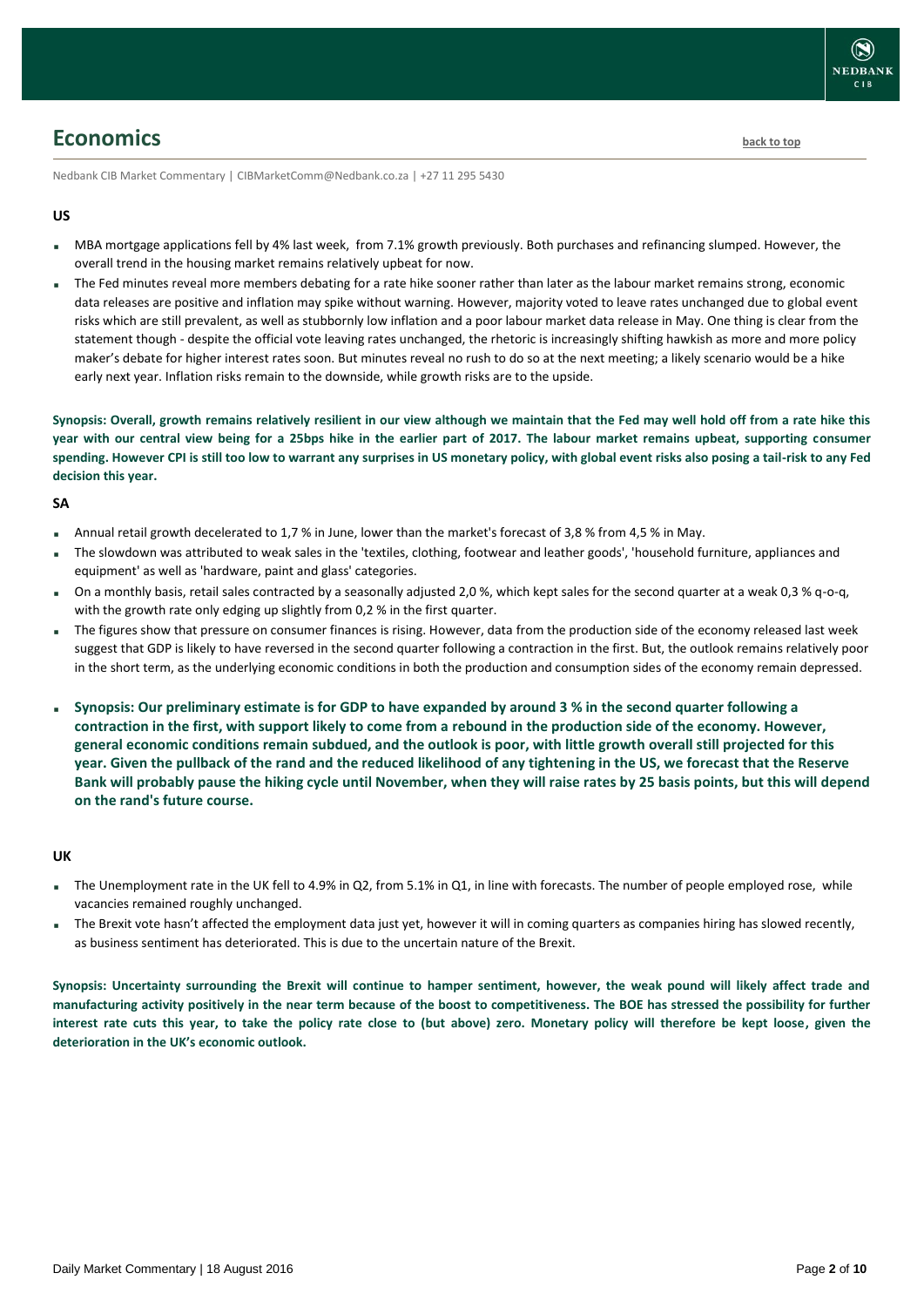

## <span id="page-2-0"></span>**Currencies [back to top](#page-0-0)**

Business Banking FX | +27 11 535 4003 | Corporate FX | +2711 535 4002 | Institutional FX | +2711 535 4005

- The trading session yesterday opened with the rand trading in the 13.40's. Market focus on the outcome of the FOMC, this following hawkish comments from various FED members over the preceding days, after making an attempt on the downside, this proved unsustainable. The local unit traded weaker into the close, trading around 13.5100 at that time.
- In the overnight session the rand traded to a high of 13.5450 in New York and post the FOMC which delivered a less then convincing message , the dollar came under pressure , this morning the rand has traded to a best level of 13.2700 in the far east currently trading at 13.3100, EURZAR is trading at 15.0350 and GBPZAR at 17.3560.
- International markets were exceptionally non-committal ahead of the aforementioned announcement from the FED , EURUSD confined to a 50 point range ,as the dollar faltered the euro found renewed support ,currently trading at 1.1305.
- Gold has also found support some 6 dollars firmer from last night's local close, currently at 1352.10.
- Data releases scheduled for today, no local, from Europe we have French unemployment, Eurozone current account and CPI, Italian current account and the release of the ECB minutes. From the U.S we have jobless claims, Philly FED business outlook, leading index and Dudley and Williams from the FED to speak.
- With the message from the FED less than clear , the dollar has come under pressure , the rand has managed to hold below the technical level at 13.6000 previously alluded , current levels suggestive of a further attempt of the recent lows around 13.2000

| <b>Majors</b>                   | Last price | $\%$ $\Delta$<br>$-1d$ | $\sqrt{\Delta}$<br><b>MTD</b> | $\overline{\%}\Delta$<br><b>YTD</b> | <b>Month</b><br>trend | <b>USD</b> trend |
|---------------------------------|------------|------------------------|-------------------------------|-------------------------------------|-----------------------|------------------|
| <b>GBPUSD</b>                   | 1.31       | 0.31                   | $-1.34$                       | $-11.41$                            | ⊕                     | USD strength     |
| <b>EURUSD</b>                   | 1.13       | 0.29                   | 1.18                          | 4.05                                | ⇑                     | USD weakness     |
| <b>USDJPY</b>                   | 100.07     | $-0.25$                | $-1.95$                       | $-16.75$                            | ⊕                     | USD weakness     |
| <b>USDAUD</b>                   | 1.30       | $-0.90$                | $-1.28$                       | $-5.26$                             | ⊕                     | USD weakness     |
| Rand crosses                    | Last price | $\%$ $\Delta$<br>$-1d$ | $\%$ $\Delta$<br><b>MTD</b>   | $\%$ $\Delta$<br><b>YTD</b>         | <b>Month</b><br>trend | <b>ZAR</b> trend |
| <b>USDZAR</b>                   | 13.32      | $-1.35$                | $-4.05$                       | $-14.00$                            | ⊕                     | ZAR strength     |
| <b>GBPZAR</b>                   | 17.38      | $-1.04$                | $-5.31$                       | $-23.81$                            | ⊕                     | ZAR strength     |
| <b>FURZAR</b>                   | 15.05      | $-1.08$                | $-2.96$                       | $-10.53$                            | ⊕                     | ZAR strength     |
| <b>AUDZAR</b>                   | 10.25      | $-0.46$                | $-2.96$                       | $-9.21$                             | ⊕                     | ZAR strength     |
| ZARJPY                          | 7.52       | 1.12                   | 2.31                          | $-3.19$                             | ♠                     | ZAR strength     |
| <b>African FX</b>               | Last price | $\%$ $\Delta$<br>$-1d$ | $\%$ $\Delta$<br><b>MTD</b>   | $\%$ $\Delta$<br><b>YTD</b>         | <b>Month</b><br>trend | <b>ZAR</b> trend |
| ZARMWK (Malaw ian kw acha)      | 54.05      | 1.74                   | 4.33                          | 25.29                               | ⇑                     | ZAR strength     |
| ZARBWP (Botsw ana pula)         | 0.78       | 1.12                   | 2.39                          | 7.11                                | ✿                     | ZAR strength     |
| ZARKES (Kenyan shilling)        | 7.62       | 1.38                   | 4.23                          | 15.23                               | ⇑                     | ZAR strength     |
| ZARMUR (Mauritian rupee)        | 2.64       | 1.41                   | 3.54                          | 13.77                               | ⇑                     | ZAR strength     |
| ZARNGN (Nigerian naira)         | 24.13      | $-0.33$                | 4.85                          | 87.40                               | ⇑                     | ZAR strength     |
| ZARGHS (Ghanian cedi)           | 0.30       | $-0.03$                | 3.43                          | 19.91                               | ⇑                     | ZAR strength     |
| ZARZMW (Zambian kw acha)        | 0.75       | 1.64                   | 1.06                          | 4.90                                | ⇑                     | ZAR strength     |
| ZARMZN (Mozambican metical)     | 5.47       | 1.43                   | 11.46                         | 76.55                               | ⇑                     | ZAR strength     |
| Source: Bloomberg & Nedbank CIB | Time       |                        | 2016/08/18 06:57              |                                     |                       |                  |

Possible trading range in the rand today 13.1500 to 13.4500

*\*Please note that the sign on the % change reflects the change on the headline number. The narrative indicates the trend direction over the month. For trade in any of these currencies, contact our FX dealing desks*



### **EUR/USD**



*Source: Bloomberg, Nedbank*

*Source: Bloomberg, Nedbank*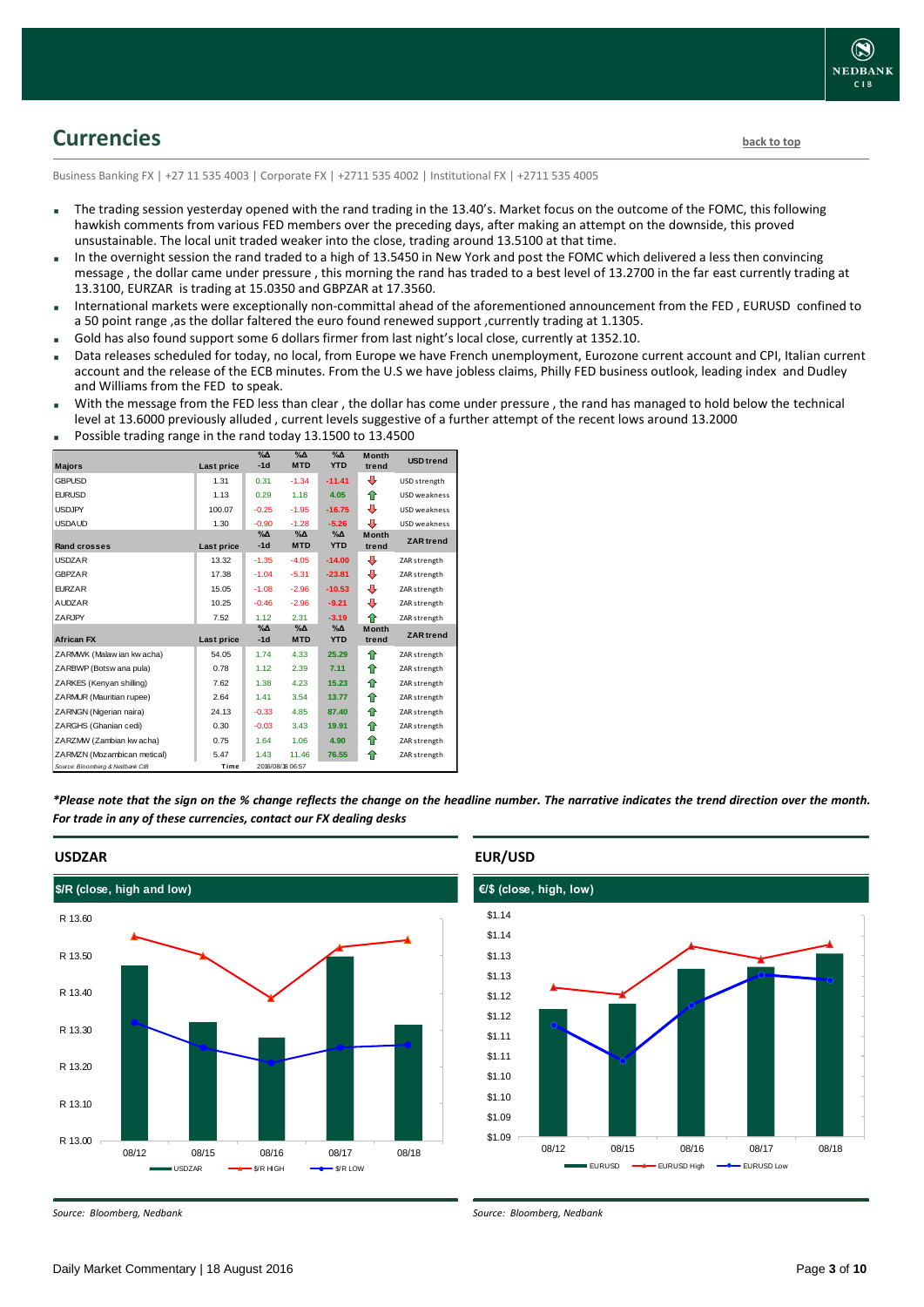## <span id="page-3-0"></span>**Commodities [back to top](#page-0-0)**

Nedbank CIB Market Commentary | CIBMarketComm@Nedbank.co.za | +27 11 295 5430| +27 11 535 4038

| <b>Commodities</b>              | Last price | $\% \Delta$<br>$-1d$ | $\% \Delta$<br><b>MTD</b> | $\% \Delta$<br><b>YTD</b> | <b>Month</b><br>trend |
|---------------------------------|------------|----------------------|---------------------------|---------------------------|-----------------------|
|                                 |            |                      |                           |                           |                       |
| Brent near future (\$)          | 49.66      | $-0.38$              | 16.96                     | 33.21                     |                       |
| WTI crude (\$)                  | 46.74      | $-0.11$              | 12.36                     | 26.19                     |                       |
| Gold spot (\$)                  | 1 352.77   | 0.62                 | 0.11                      | 27.36                     | fr                    |
| Platinum spot (\$)              | 1 127.81   | 1.51                 | $-1.81$                   | 26.21                     | J                     |
| SA w hite maize spot (R)        | 4 166.00   | 1.26                 | $-0.97$                   | $-10.62$                  | л                     |
| Source: Bloomberg & Nedbank CIB | Time       |                      | 2016/08/18 06:57          |                           |                       |

### **Platinum vs Gold**



*Source: Bloomberg*

### **Brent Crude vs West Texas Intermediate**



*Source: Bloomberg*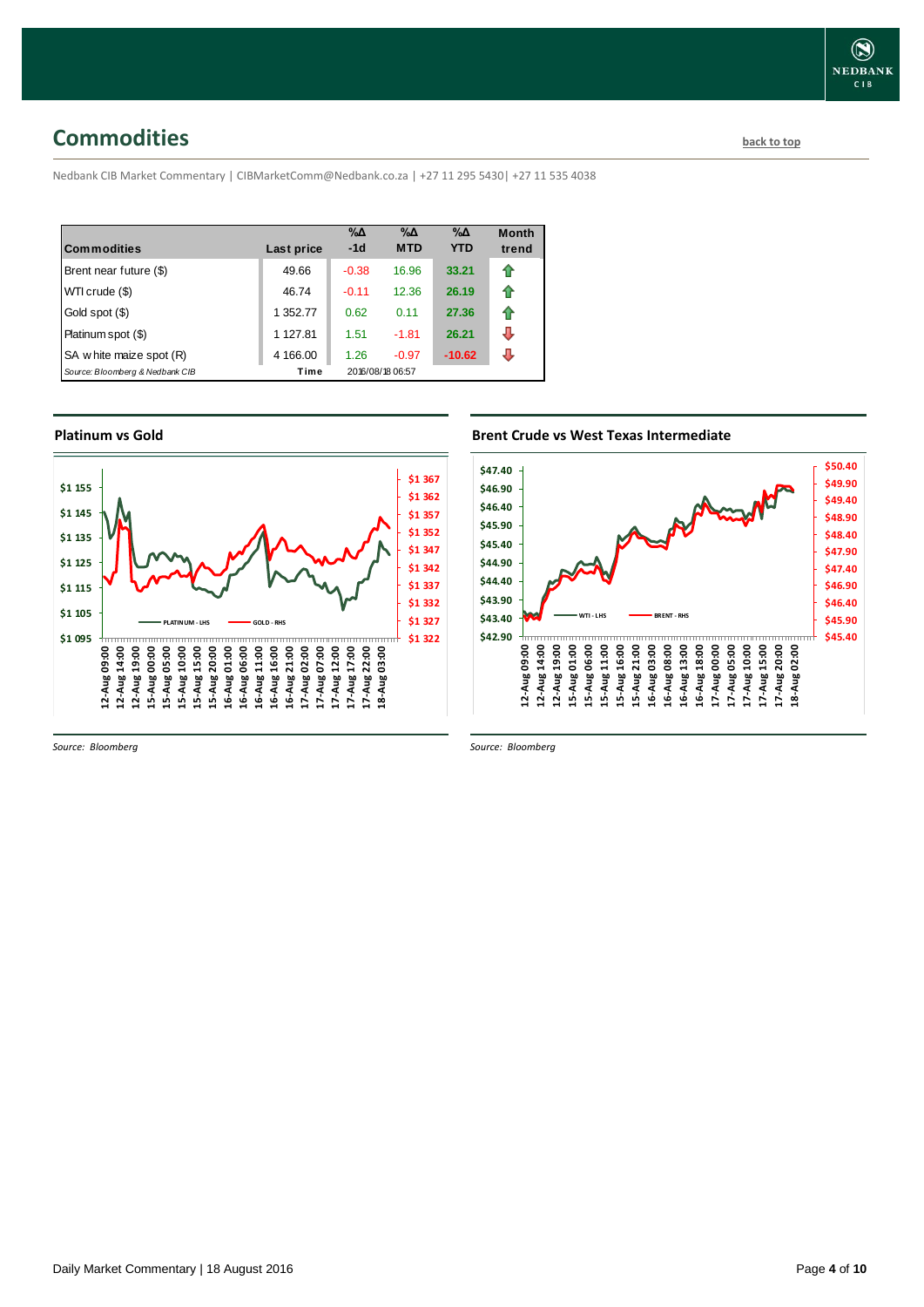## <span id="page-4-0"></span>**Fixed income and interest rates back to the line of the set of the set of the set of the set of the set of the set of the set of the set of the set of the set of the set of the set of the set of the set of the set of th**

|                                 |                   | Δ                | $\Delta$   | $\Delta$   | <b>Month</b>         |                                  |                   | Δ                | Δ          | Δ          | <b>Month</b> |
|---------------------------------|-------------------|------------------|------------|------------|----------------------|----------------------------------|-------------------|------------------|------------|------------|--------------|
| <b>Bonds</b>                    | <b>Last price</b> | 1 <sub>d</sub>   | <b>MTD</b> | <b>YTD</b> | trend                | <b>FRAs and Swaps</b>            | <b>Last price</b> | 1 <sub>d</sub>   | <b>MTD</b> | <b>YTD</b> | trend        |
|                                 | %                 | bps              | bps        | bps        |                      |                                  | %                 | bps              | bps        | bps        |              |
| R203-1.1 yrs                    | 7.54              | 12.70            | 5.30       | $-98.70$   | 合                    | 3X6 FRA                          | 7.42              | 5.00             | 2.00       | 0.50       | ⇑            |
| R208-4.6 yrs                    | 7.93              | 0.40             | $-17.60$   | $-148.40$  | ⊕                    | 6X9 FRA                          | 7.42              | 0.00             | $-7.00$    | $-35.50$   | ⊕            |
| R186-10.3 yrs                   | 8.44              | 0.90             | $-19.80$   | $-132.40$  | ⊕                    | 9X12 FRA                         | 7.43              | 0.00             | $-10.00$   | $-82.00$   | ⊕            |
| R2048-31.5 yrs                  | 9.07              | $-4.20$          | $-26.40$   | $-132.70$  | ⊕                    | 18X21 FRA                        | 7.41              | 0.00             | $-23.00$   | $-160.00$  | ⊕            |
| <b>US 10 yr</b>                 | 1.54              | $-0.80$          | 8.80       | $-72.80$   | 合                    | SA 2yr Sw ap                     | 7.40              | $-0.30$          | $-13.50$   | $-75.60$   | ⊕            |
| <b>UK 10 yr</b>                 | 0.56              | $-3.76$          | $-17.81$   | $-71.28$   | ⊕                    | SA 3yr Sw ap                     | 7.46              | $-0.30$          | $-15.30$   | $-108.90$  | ⊕            |
| German 10 yr                    | $-0.05$           | 66.67            | $-57.98$   | $-107.95$  | ⊕                    | SA 5yr Sw ap                     | 7.63              | $-0.50$          | $-14.50$   | $-136.00$  | ⊕            |
| Japan 10 yr                     | $-0.08$           | $-1.18$          | $-55.79$   | $-131.70$  | ⊕                    | SA 10yr Sw ap                    | 7.97              | 0.00             | $-15.50$   | $-149.50$  | ⊕            |
|                                 |                   | $\Delta$         | $\Delta$   | $\Delta$   | <b>Month</b>         | SA 15yr Swap                     | 8.01              | $-0.75$          | $-16.00$   | $-164.75$  | ⊕            |
| <b>Money Market</b>             | Last price        | 1 <sub>d</sub>   | <b>MTD</b> | <b>YTD</b> | trend                |                                  |                   | Δ                | Δ          | Δ          | <b>Month</b> |
|                                 | %                 | bps              | bps        | bps        |                      | <b>Spreads</b>                   | Last price        | 1 <sub>d</sub>   | <b>MTD</b> | <b>YTD</b> | trend        |
| SA repo rate                    | 7.00              | 0.00             | 0.00       | 75.00      |                      |                                  | %                 | bps              | bps        | bps        |              |
| SA prime rate                   | 10.50             | 0.00             | 0.00       | 75.00      | $\Rightarrow$        | 2v10v                            | $-0.57$           | $-0.30$          | 2.00       | 73.90      | ⇮            |
| SA CPI (MTD = previous month)   | 6.30              |                  | 20.00      |            | ⇑                    | 3v10v                            | $-0.51$           | $-0.30$          | 0.20       | 40.60      | ⇑            |
| SA 3m JIBAR                     | 7.35              | 0.00             | 0.00       | 72.50      | ⇛                    | R186-R203                        | 1.02              | $-11.80$         | $-25.10$   | $-33.70$   | ⊕            |
| SA 3m NCD                       | 7.35              | 2.50             | 0.00       | 75.00      |                      | R2048-R186                       | 0.69              | $-5.10$          | $-6.60$    | $-0.30$    | ⊕            |
| SA 6m NCD                       | 7.95              | 2.50             | 5.00       | 43.75      | 合                    | 5v-R186                          | $-0.80$           | $-1.40$          | 5.30       | $-3.60$    | ⇑            |
| SA 12m NCD                      | 8.43              | $-2.50$          | $-15.00$   | $-1.25$    | $\ddot{\phantom{1}}$ | 10y-R186                         | $-0.46$           | $-0.90$          | 4.30       | $-17.10$   | 合            |
| US 3m LIBOR                     | 0.80              | $-0.28$          | 4.22       | 18.86      | 合                    | 15y-R186                         | $-0.41$           | $-1.65$          | 3.80       | $-32.35$   | ⇮            |
| UK 3m LIBOR                     | 0.38              | $-0.12$          | $-10.95$   | $-20.60$   | ⊕                    | SA 5yr CDS spread - basis points | 226.17            | 4.91             | $-26.33$   | $-109.68$  | ⊕            |
| Japan 3m LIBOR                  | $-0.02$           | 1.56             | $-0.61$    | $-9.43$    | ⊕                    | Source: Bloomberg & Nedbank CIB  | Time              | 2016/08/18 06:57 |            |            |              |
| Source: Bloomberg & Nedbank CIB | Time              | 2016/08/18 06:57 |            |            |                      |                                  |                   |                  |            |            |              |

Bond flow sales |+2711 535 4021 | Corporate Money Markets | +2711 535 4007 | Business Bank Money Markets | +2711 535 4006

Mixed messages from the Fed speakers as the minutes were less hawkish than pre-chatter had suggested. Risk is on as a consequence, and at the open SAGBs breached the recent resistance level of 8.40 on R186s. Target 8.25.

 US RM flattened the curve yesterday with R2048 buying, but we would think it unlikely to be chased too hard below 9.00, which has been a recent target for locals. Therefore we expect some bull steepening.

R186s given at 8.38 in early morning first trade.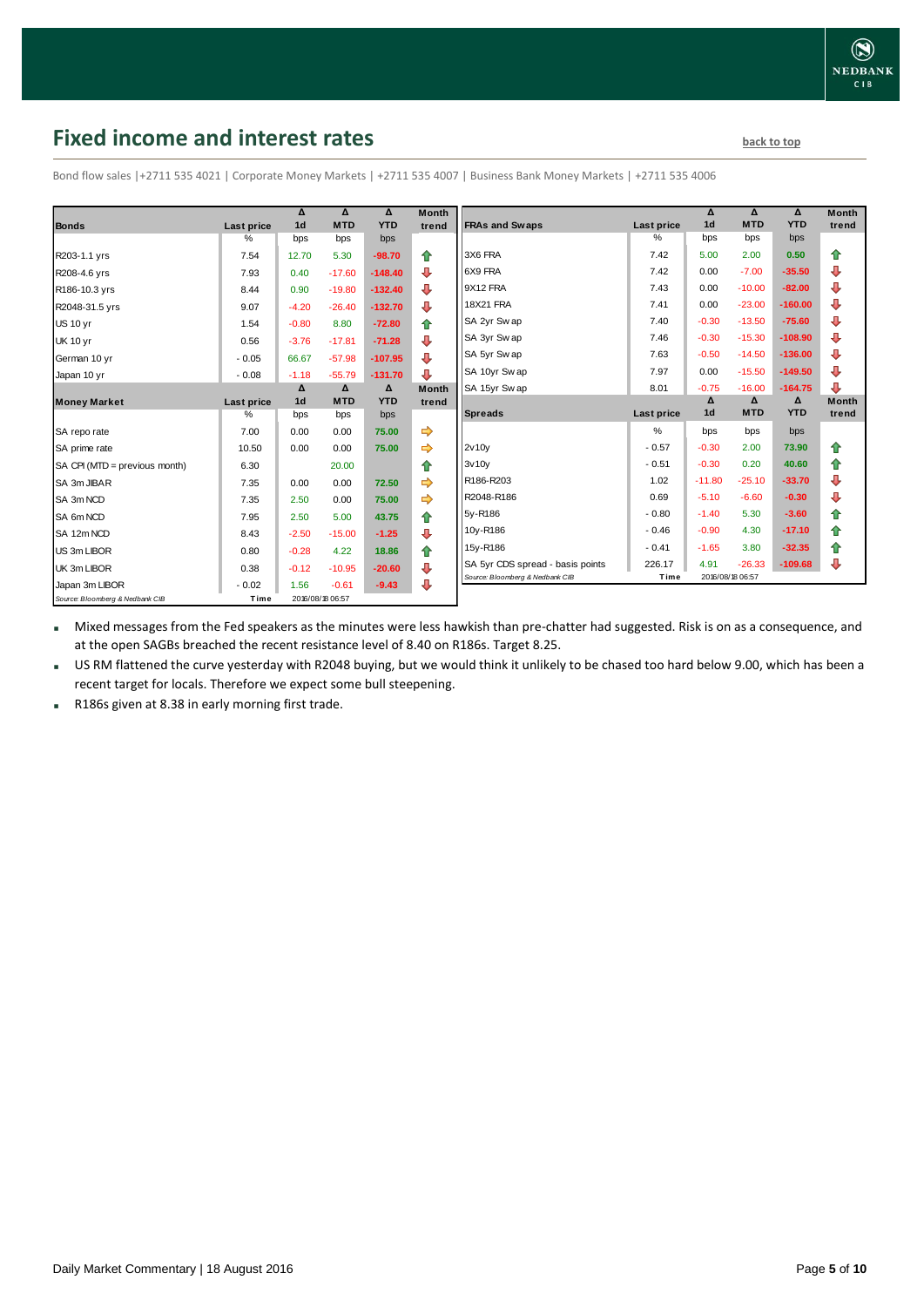## <span id="page-5-0"></span>**Equities [back to top](#page-0-0)**

Cash equities | +2711 535 4030/31

### **South Africa**

The Top40 fluctuated around the unchanged mark several times before closing a choppy session flat. Gains in industrials (+0.8%), particularly rand hedges offset losses in resources (-1.2%) and financials (-1.7%). The rand dictated most of the direction on the day and volumes were above average. Harmony reported decent set of results but the market disapproved and drilled them down -6% while Anchor jumped +6% after pleasing results. Northam and Sun International retreated after they released negative trading statements. The value traded was R30 billion and the rand was hovering around 13.45 to the US dollar at the close.

### **UK/Europe**

 European markets tended lower during the cause of the day and closed just off the day's lows, profit taking from recent strength and reluctance to hold big positions ahead the release of the Fed's most recent meeting minutes. The Dax shred -1.2%, the FTSE lost -0.4% and the Cac slumped -0.8%. In company news, Dutch bank, ABN Amro shot up after announcing better than expected Q2 results. Danish brewer, Carlsberg's shares were under pressure as their results fell short of expectations. English insurer, Admiral tanked sharply despite reporting a profit and increased dividend.

### **USA**

 US markets clawed its way back into positive territory after weak economic data and corporate earnings below consensus had suppressed the market. The Dow inched higher by +0.1%, the Nasdaq rose only +0.04% and the S&P500 gained 0.2%. All eyes were on the release of the Fed's minutes which revealed that the officials were mixed with regards to the monetary policy outlook but agreed it was prudent to assess upcoming economic data before removing monetary accommodation. In company news, retailer Target topped analyst estimates but lowered their full year outlook and home improvements retailer, Lowe's results missed estimates.

### **Asia**

 Asian markets are trading in the black taking the cue from a strong closing session on Wall Street following the release of the Fed minutes, the MSCI Asian Pacific is up 0.2%. The Australian market has turned negative after a positive start led lower healthcare and utilities. In Japan, a strong yen is hurting heavyweight exporters and all the sectors are in the red. Share in Shanghai are up +0.5% led by a surge in telecommunication and industrial shares. Tencent is currently trading up +5.4% in Hong Kong to a record high following their results yesterday.

|                                 |               | $\%$ $\Delta$ | $\%$ $\Delta$    | %Δ         | <b>Month</b> |
|---------------------------------|---------------|---------------|------------------|------------|--------------|
| <b>Developed Markets</b>        | Last price    | $-1d$         | <b>MTD</b>       | <b>YTD</b> | trend        |
| Dow Jones                       | 18 573.94     | 0.12          | 0.77             | 6.59       | ⇑            |
| Nasdag                          | 5 228.66      | 0.03          | 1.29             | 4.42       | ⇑            |
| S&P 500                         | 2 182.22      | 0.19          | 0.40             | 6.77       | ⇮            |
| DJ Eurostoxx 50                 | 2 980.54      | $-1.18$       | $-0.34$          | $-8.78$    | ⊕            |
| <b>DAX</b>                      | 10 537.67     | $-1.30$       | 1.94             | $-1.91$    | ⇑            |
| CAC                             | 4417.68       | $-0.96$       | $-0.50$          | $-4.73$    | ⊕            |
| <b>FTSE</b>                     | 6859.15       | $-0.50$       | 2.00             | 9.88       | ⇑            |
| ASX200                          | 5 5 1 6 . 1 0 | $-0.34$       | $-0.83$          | 4.16       | ⊕            |
| Nikkei 225                      | 16 575.33     | $-1.02$       | 0.60             | $-12.92$   | ⇑            |
| <b>MSCI World</b>               | 1731.64       | 0.04          | 0.57             | 4.14       | ⇑            |
|                                 |               | %Д            | %Δ               | %Δ         | <b>Month</b> |
| <b>Emerging Markets</b>         | Last price    | $-1d$         | <b>MTD</b>       | <b>YTD</b> | trend        |
| Hang Seng                       | 23 164.69     | 1.60          | 5.82             | 5.71       | ⇑            |
| Shanghai                        | 3 122.16      | 0.41          | 4.79             | $-11.78$   | ⇑            |
| <b>Brazil Bovespa</b>           | 58 855.43     | $-0.49$       | 2.70             | 35.77      | ⇮            |
| India - NSE                     | 28 111.88     | 0.38          | 0.21             | 7.64       | ⇑            |
| Russia Micex                    | 1969.19       | $-0.33$       | 1.26             | 11.80      | 合            |
| <b>MSCI Emerging</b>            | 909.67        | $-0.65$       | 4.14             | 14.55      | ♠            |
|                                 |               | %Δ            | %Δ               | %Δ         | <b>Month</b> |
| <b>SA Indices</b>               | Last price    | $-1d$         | <b>MTD</b>       | <b>YTD</b> | trend        |
| <b>JSE All Share</b>            | 52 309.70     | $-0.17$       | $-0.92$          | 3.19       | ⊕            |
| Top 40                          | 45 386.78     | 0.18          | $-1.15$          | $-0.90$    | ⊕            |
| Resi 10                         | 31 239.57     | $-0.72$       | $-0.24$          | 23.02      | ⊕            |
| Indi 25                         | 69 187.40     | 0.97          | $-1.60$          | $-3.58$    | ⊕            |
| Fini 15                         | 15 146.97     | $-2.25$       | 0.28             | $-0.58$    | ♠            |
| Source: Bloomberg & Nedbank CIB | Time          |               | 2016/08/18 06:57 |            |              |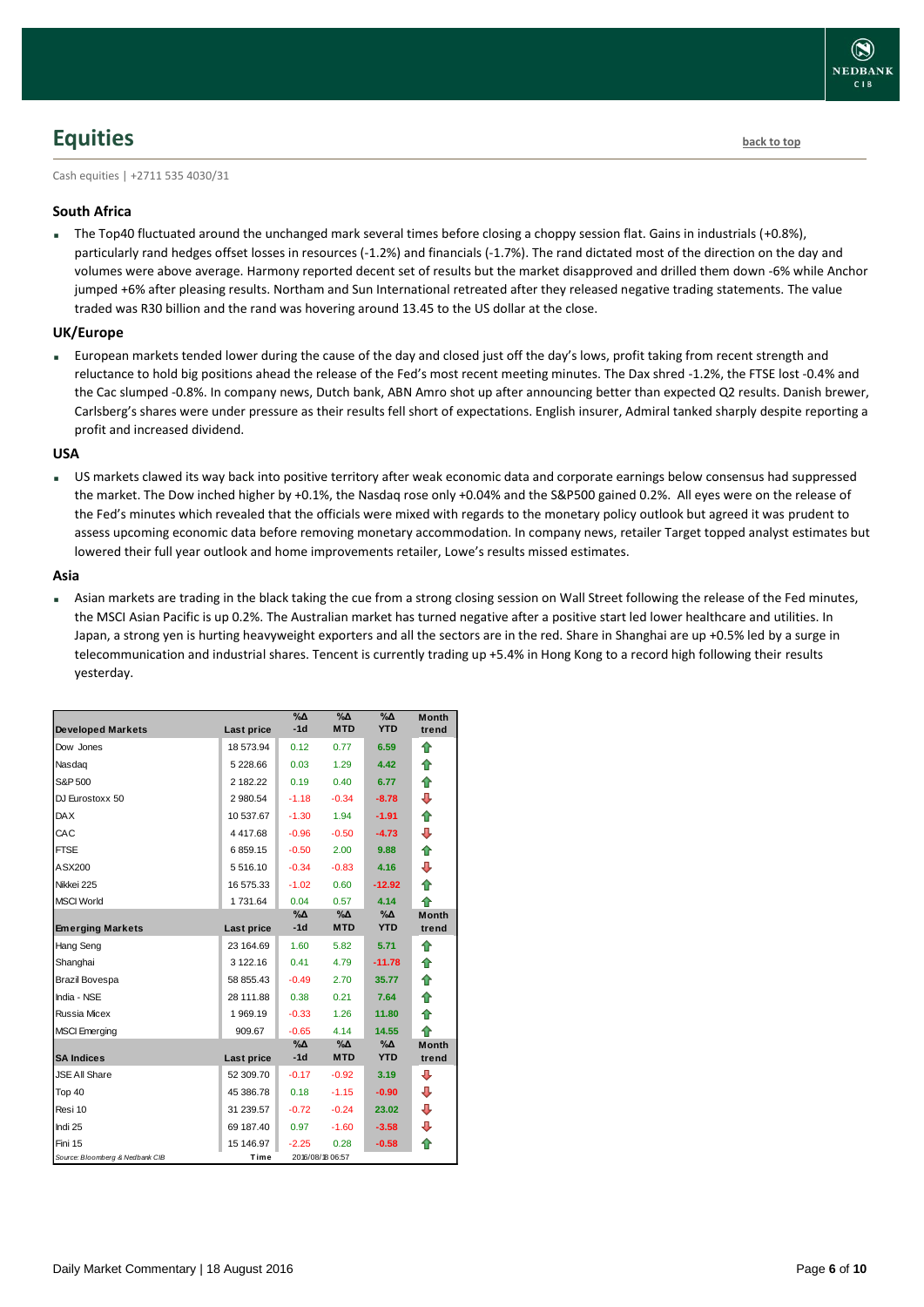## <span id="page-6-0"></span>**JSE performance [back to top](#page-0-0) back to top**

Nedbank CIB Market Commentary | CIBMarketComm@Nedbank.co.za | +27 11 295 5430

| <b>Top40 constituents</b>             | Last price | $\sqrt{20}$<br>$-1d$ | $\sqrt{20}$<br><b>MTD</b> | $\sqrt{20}$<br><b>YTD</b> | <b>Month</b><br>trend |
|---------------------------------------|------------|----------------------|---------------------------|---------------------------|-----------------------|
| AGL: Anglo American Plc               | 150.98     | 0.65                 | $-1.33$                   | 118.84                    | ⊕                     |
| AMS: Anglo American Platinum Ltd      | 442.94     | $-2.06$              | 0.67                      | 138.99                    | ⇑                     |
| ANG: Anglogold Ashanti Ltd            | 259.29     | $-8.52$              | $-14.46$                  | 144.01                    | ⊕                     |
| APN: Aspen Pharmacare Holdings Lt     | 366.59     | $-2.39$              | $-2.24$                   | 18.45                     | ⇩                     |
| <b>BAT: Brait Se</b>                  | 112.95     | 0.80                 | $-8.68$                   | $-31.76$                  | ⇩                     |
| <b>BGA: Barclays Africa Group Ltd</b> | 160.00     | $-2.78$              | 4.24                      | 11.51                     | 合                     |
| <b>BID: Bid Corp Ltd</b>              | 243.23     | $-0.94$              | $-6.10$                   |                           | ⇩                     |
| BIL: Bhp Billiton Plc                 | 182.50     | 2.49                 | 5.19                      | 4.92                      | ⇑                     |
| BTI: British American Tobacco Plc     | 851.68     | 0.21                 | $-3.46$                   | $-2.46$                   | ⇩                     |
| CCO: Capital & Counties Propertie     | 50.03      | 1.91                 | $-6.66$                   | -51.19                    | ⊕                     |
| CFR : Financiere Richemont-Dep Rec    | 82.53      | 0.26                 | $-2.67$                   | $-26.05$                  | ⇩                     |
| CPI: Capitec Bank Holdings Ltd        | 618.00     | $-4.19$              | 0.41                      | 14.75                     | ⇑                     |
| DSY: Discovery Ltd                    | 122.20     | $-3.39$              | $-2.23$                   | $-8.09$                   | ⇩                     |
| FFA: Fortress Income Fund Ltd-A       | 16.30      | $-1.98$              | $-2.92$                   | 1.37 <sub>z</sub>         | ⇩                     |
| FFB: Fortress Income Fund Ltd         | 33.45      | $-0.36$              | $-8.36$                   | $-3.96$                   | ⇩                     |
| <b>FSR: Firstrand Ltd</b>             | 49.10      | $-1.96$              | 1.05                      | 15.88                     | 合                     |
| GRT : Grow thpoint Properties Ltd     | 27.30      | $-0.18$              | 3.61                      | 17.52                     | ✿                     |
| INL: Investec Ltd                     | 85.70      | 0.80                 | 2.45                      | $-21.74$                  | ✿                     |
| INP: Investec Plc                     | 86.00      | 0.73                 | 4.02                      | $-21.88$                  | 合                     |
| <b>ITU: Intu Properties Plc</b>       | 53.52      | 0.15                 | $-3.01$                   | $-27.60$                  | ⇩                     |
| MEI: Mediclinic International Plc     | 188.66     | $-1.98$              | -3.74                     | $-0.91$                   | ⇩                     |
| MND: Mondi Ltd                        | 275.35     | $-0.87$              | $-2.07$                   | $-10.39$                  | ⇩                     |
| MNP: Mondi Plc                        | 276.01     | $-0.44$              | $-1.48$                   | $-10.53$                  | ₽                     |
| MRP: Mr Price Group Ltd               | 230.75     | $-3.15$              | 0.81                      | 15.38                     | ✿                     |
| MTN: Mtn Group Ltd                    | 127.81     | $-1.68$              | $-8.89$                   | $-3.82$                   | ₽                     |
| NED: Nedbank Group Ltd                | 219.31     | $-2.53$              | 10.21                     | 16.28                     | ⇑                     |
| NPN: Naspers Ltd-N Shs                | 2 230.00   | 4.27                 | 2.30                      | 5.19                      | ✿                     |
| NTC: Netcare Ltd                      | 32.11      | $-1.71$              | $-0.12$                   | $-5.28$                   | ⇩                     |
| OML: Old Mutual Plc                   | 36.53      | $-1.88$              | $-5.49$                   | $-11.87$                  | ⇩                     |
| RDF: Redefine Properties Ltd          | 11.67      | $-1.44$              | $-2.67$                   | 20.31                     | ⇩                     |
| REI: Reinet Investments Sa-Dr         | 30.46      | 0.63                 | $-2.22$                   | -4.45                     | ⇩                     |
| REM: Remgro Ltd                       | 262.45     | $-0.95$              | 0.86                      | 7.03                      | ⇮                     |
| RMH: Rmb Holdings Ltd                 | 62.67      | $-2.55$              | 0.76                      | 12.70                     | ✿                     |
| RMI: Rand Merchant Investment Hol     | 42.92      | $-3.01$              | $-3.12$                   | 10.88                     | ⇩                     |
| SAB: Sabmiller Plc                    | 765.00     | 2.51                 | $-5.14$                   | -18.49                    | ⊕                     |
| SBK: Standard Bank Group Ltd          | 142.62     | -4.98                | 2.94                      | 25.66                     | ⇑                     |
| SHP: Shoprite Holdings Ltd            | 202.25     | $-2.17$              | $-0.52$                   | 41.18                     | ⇩                     |
| SLM: Sanlam Ltd                       | 66.84      | $-4.23$              | 2.20                      | 10.41                     | ⇑                     |
| SNH: Steinhoff International H Nv     | 90.50      | 1.69                 | 3.11                      | 15.27                     | 合                     |
| SOL: Sasol Ltd                        | 370.05     | $-2.16$              | 0.36                      | -11.77                    | ✿                     |
| TBS: Tiger Brands Ltd                 | 386.89     | $-1.42$              | $-0.76$                   | 22.26                     | ⇩                     |
| VOD: Vodacom Group Ltd                | 156.50     | $-2.17$              | $-2.75$                   | 2.68                      | ⊕                     |
| WHL : Woolw orths Holdings Ltd        | 90.87      | $-2.66$              | 1.61                      | -9.27                     |                       |
| Source: Bloomberg & Nedbank CIB       | Time       |                      | 2016/08/18 06:57          |                           |                       |

Daily Market Commentary | 18 August 2016 **Page 7** of 10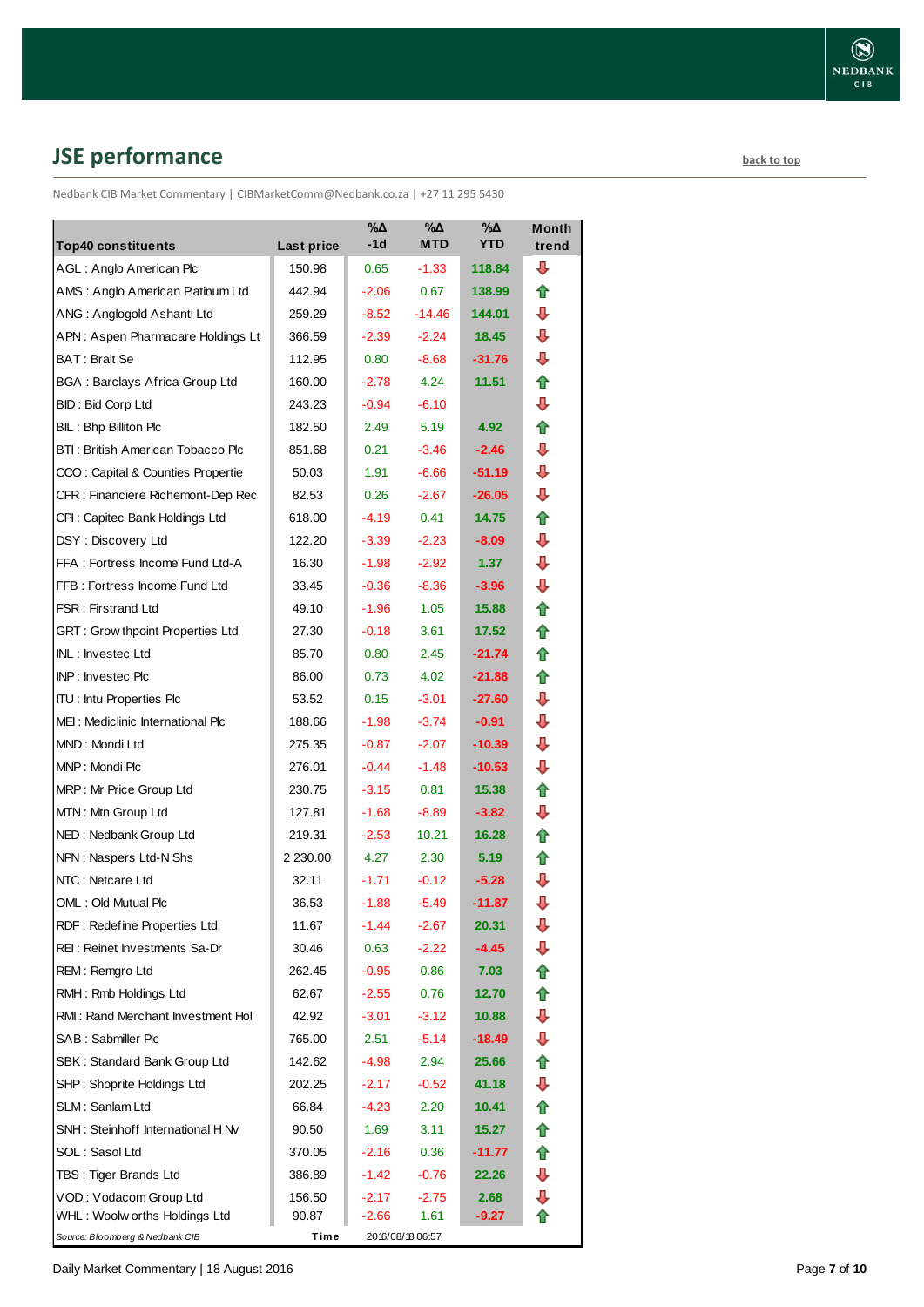# <span id="page-7-0"></span>**Last day to trade back to the contract of the contract of the contract of the contract of the contract of the contract of the contract of the contract of the contract of the contract of the contract of the contract of t**

Susan Correia | [Scorreia@Nedbankcapital.co.za](mailto:Scorreia@Nedbankcapital.co.za) | +27 11 295 8227

| Share code     | Share name                         | Dividend / interest rate |
|----------------|------------------------------------|--------------------------|
| 16 August 2016 |                                    |                          |
| <b>BTI</b>     | British American Tobacco Plc       | dividend @ 968.17464cps  |
| <b>CULP</b>    | Cullinan Holdings 5,5% Prefs       | dividend $@$ 5.5cps      |
| <b>IMPCB</b>   | Impala Platinum Holdings Conv Bond | interest @ 5000cps       |
| MND            | Mondi Ltd                          | dividend $@$ 288.8426cps |
| <b>MNP</b>     | Mondi Plc                          | dividend @288.8426cps    |
| SBV            | Sabvest Ltd                        | dividend $@$ 23cps       |
| <b>SVN</b>     | Sabvest Ltd -N-                    | dividend $@$ 23cps       |

*Source: JSE*

## <span id="page-7-1"></span>**Economic calendar [back to top](#page-0-0) back to top**

Nedbank CIB Market Commentary | CIBMarketComm@Nedbank.co.za | +27 11 295 5430

| <b>Time</b> | Country   | Event                                                  | Period     | Survey                   | Actual            | Prior   | <b>Revised</b>                                      |
|-------------|-----------|--------------------------------------------------------|------------|--------------------------|-------------------|---------|-----------------------------------------------------|
| 17-Aug      |           |                                                        |            |                          |                   |         |                                                     |
| 10:30       | UK        | Jobless Claims Change                                  | Jul        | 9.0k                     | $-8.6k$           | 0.4k    | 0.9k                                                |
| 10:30       | UK        | Average Weekly Earnings 3M/YoY                         | Jun        | 2.40%                    | 2.4               | 2.30%   | $\overline{a}$                                      |
| 10:30       | UK        | ILO Unemployment Rate 3Mths                            | Jun        | 4.90%                    | 4.90%             | 4.90%   | $\hspace{0.05cm} -$                                 |
| 13:00       | US        | <b>MBA Mortgage Applications</b>                       | 12-Aug     | --                       | $-4%$             | 7.10%   | $\hspace{0.05cm} -$                                 |
| 13:00       | <b>SA</b> | <b>Retail Sales Constant YoY</b>                       | Jun        | 3.60%                    | 1.70%             | 4.50%   | $\hspace{0.05cm} -\hspace{0.05cm} -\hspace{0.05cm}$ |
| 20:00       | US        | U.S. Fed Releases Minutes from July 26-27 FOMC Meeting |            |                          |                   |         |                                                     |
| 20:00       | US        | <b>FOMC Meeting Minutes</b>                            | $27 -$ Jul | --                       | $-$               | $-$     | $\qquad \qquad -$                                   |
| 18-Aug      |           |                                                        |            |                          |                   |         |                                                     |
| 01:50       | <b>JN</b> | <b>Trade Balance</b>                                   | Jul        | 4237.3 <sub>b</sub>      | ¥513.5b           | ¥692.8b | ¥693.1b                                             |
| 01:50       | JN        | Trade Balance Adjusted                                 | Jul        | ¥167.7 <sub>b</sub>      | ¥317.6b           | ¥335.0b | ¥336.6b                                             |
| 01:50       | JN        | <b>Exports YoY</b>                                     | Jul        | $-13.7$                  | $-14$             | $-7.4$  | $\overline{\phantom{a}}$                            |
| 01:50       | JN        | <b>Imports YoY</b>                                     | Jul        | $-20$                    | $-24.7$           | $-18.8$ | $\hspace{0.05cm} -$                                 |
| 10:00       | EC        | <b>ECB Current Account SA</b>                          | Jun        | $\overline{\phantom{a}}$ | $\overline{a}$    | 30.8b   | $-$                                                 |
| 10:30       | UK        | Retail Sales Inc Auto Fuel YoY                         | Jul        | 4.20%                    | $-$               | 4.30%   | $\hspace{0.05cm} -$                                 |
| 11:00       | EC        | CPI YoY                                                | Jul F      | 0.20%                    | --                | 0.20%   | 0.10%                                               |
| 13:30       | EC        | ECB account of the monetary policy meeting             |            |                          |                   |         |                                                     |
| 14:30       | US        | <b>Initial Jobless Claims</b>                          | 13-Aug     | $\qquad \qquad -$        | $-$               | 266k    | $\overline{\phantom{a}}$                            |
| 14:30       | US        | <b>Continuing Claims</b>                               | 06-Aug     | $\qquad \qquad -$        | $-$               | 2155k   | $\qquad \qquad -$                                   |
| 14:30       | US        | Philadelphia Fed Business Outlook                      | Aug        | 1.3                      | $\qquad \qquad -$ | $-2.9$  | --                                                  |
| 16:00       | US        | Leading Index                                          | Jul        | 0.30%                    | $-$               | 0.30%   | $\overline{\phantom{a}}$                            |

Source: Bloomberg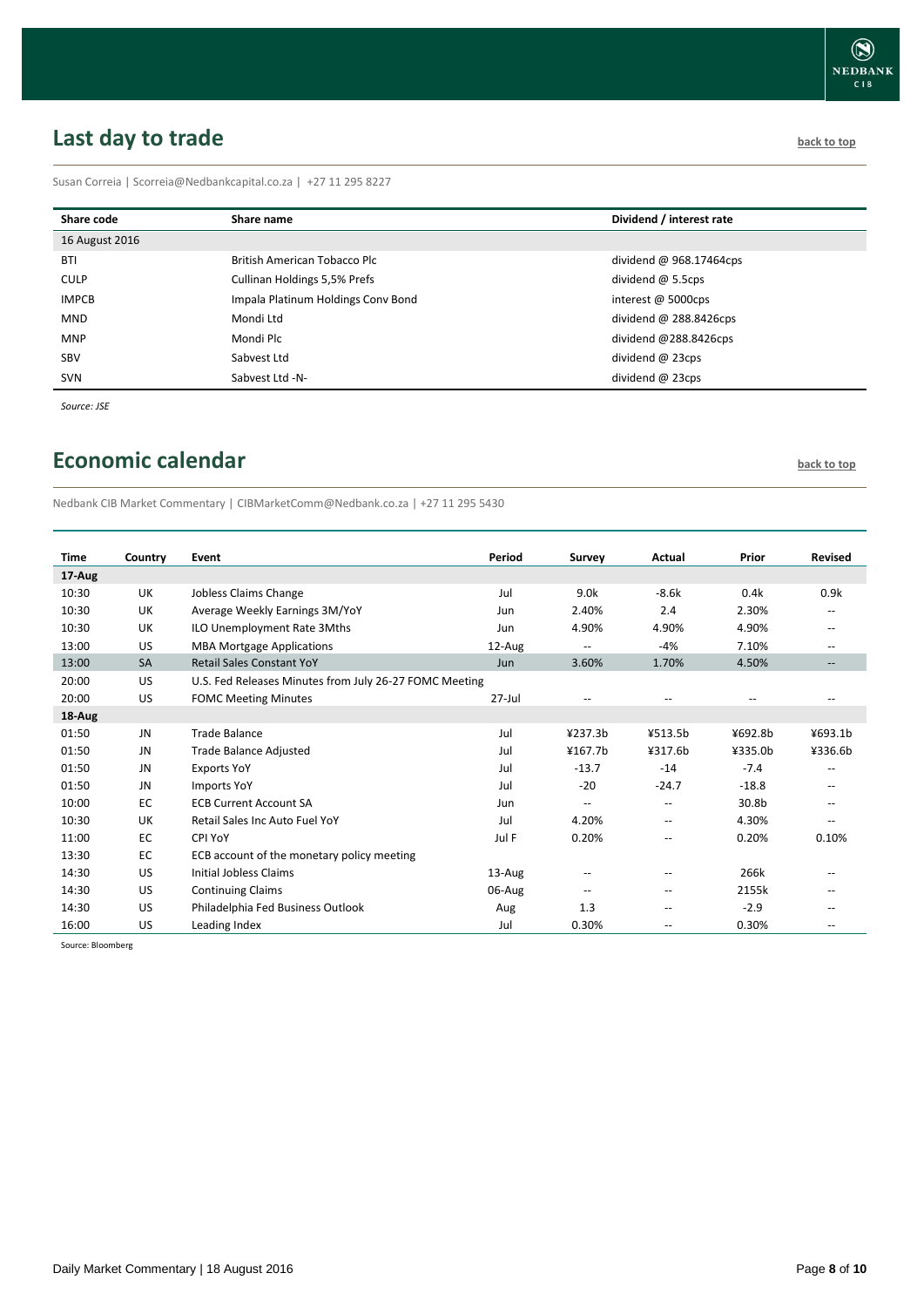### <span id="page-8-0"></span>**Contacts**

**Head: Strategic Research Mohammed Yaseen Nalla, CFA** (011) 295 5430

**ALM Portfolio Management** (011) 535 4042

**Equities Sales and Distribution** (011) 535 4030/31

**Forex Institutional Sales Desk** (011) 535 4005

**Interest Rate Swaps & FRA's Trading** (011) 535 4004

**Money Market Institutional Sales Desk** (011) 535 4008

**Treasury: Economic Analyst Reezwana Sumad** (011) 294 1753

**Bond Trading** (011) 535 4021

**Forex Business Banking Sales Desk** (011) 535 4003

**Forex Retail Sales Desk** (011) 535 4020

**Money Market Business Banking Sales Desk** (011) 535 4006

**Non Soft & Soft Commodities Trading** (011) 535 4038

**Credit Derivatives**  (011) 535 4047

**Forex Corporate Sales Desk** JHB (011) 535 4002; DBN (031) 327 3000; CTN (021) 413 9300

**Inflation Trading** (011) 535 4026

**Money Market Corporate Sales Desk** JHB (011) 535 4007; DBN (031) 327 3000; CTN (021) 413 9300

**Preference shares desk** (011) 535 4072